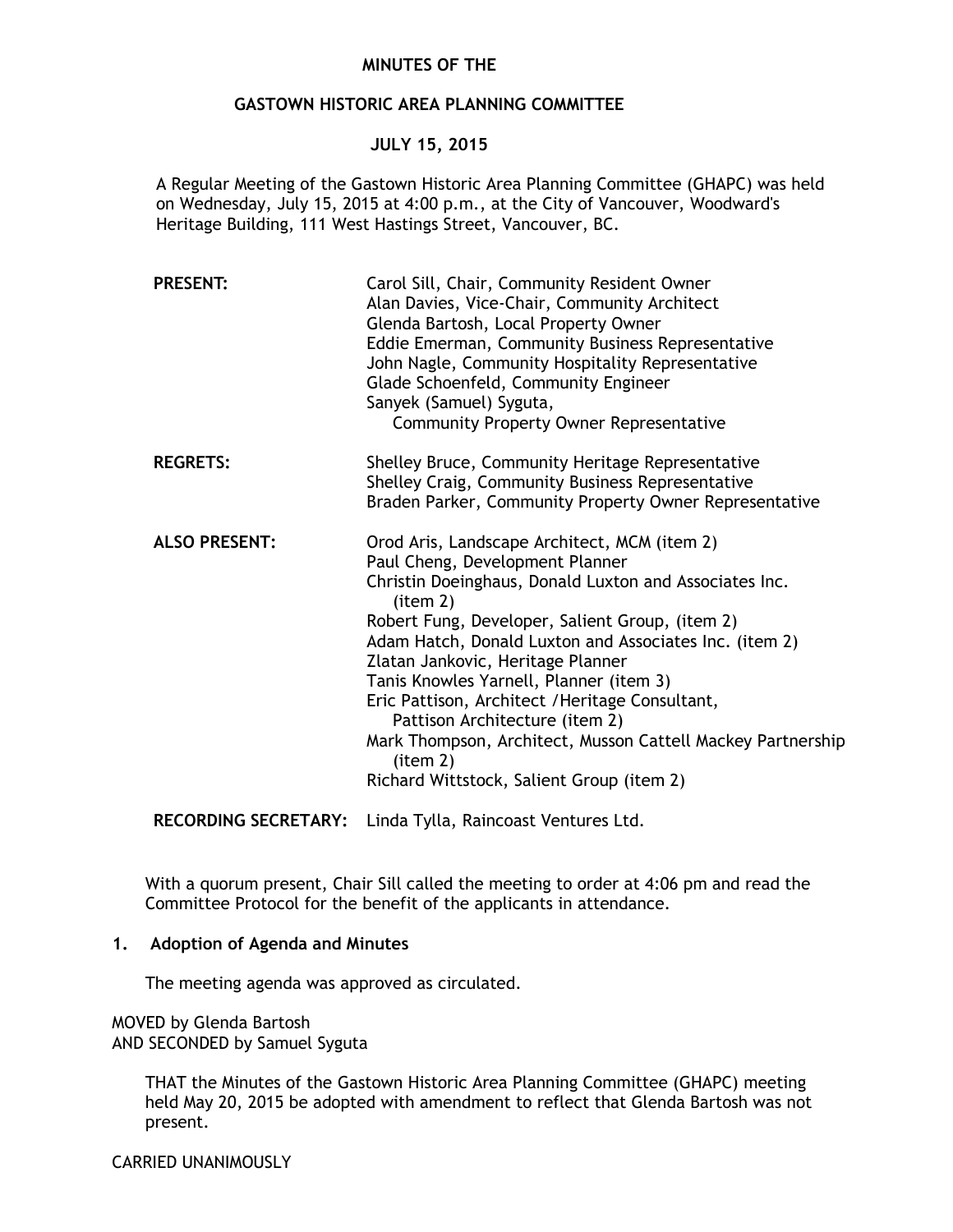# **2. 155 Water Street; B (M), C (M) - DE418471**

Zlatan Jankovic, Heritage Planner, provided opening comments on the application. The proposal to redevelop the site at 155 Water St., consolidated of 151 Water St. and 157 Water St., was presented to the GHAPC on September 17, 2014 and December 17, 2014. Although the Committee conditionally supported the proposal at the pre-application stage, it did not support the subsequent development permit application.

The applicant has since revised the proposal to reflect a higher level of heritage retention and conservation, including the principal façade of 157 Water St., which is now proposed for retention and it is incorporated as a non-structural but functional building envelop to the new structure behind. The east, north and partial south elevations that related to the preserved 157 Water St. façade are predominantly comprised of brick, either salvaged or matched.

Paul Chang, Development Planner, provided an overview of the history the application and circulated a computer illustrated map of the area, which included the massing of other proposed development on the block for the Committee's information. Mr. Chang noted the principles on which staff is considering the application.

Robert Fung, Salient Group, provided a presentation on the application, noting the changes to the project since it was last presented to GHAPC, and in response to the feedback received from the Committee at that meeting.

Adam Hatch, Donald Luxton and Associates, presented on the history and heritage aspects of the buildings.

Christin Doeinghaus, Donald Luxton and Associates, presented the conservation plan for the project.

Orod Aris, MCM, provided details of the landscaping plan for the project.

The applicants and staff responded to various questions related to the application and the Committee provided comments on the proposed project.

## MOVED by Alan Davies

AND SECONDED by Glenda Bartosh

THAT the Gastown Historic Area Planning Committee (GHAPC) generally supports the application for 155 Water Street **(**consolidated of 151 Water St. and 157 Water St.), and acknowledges the applicant's proposal to expand the scope of the façade preservation to include 157 Water Street, and to place development restrictions on the adjacent property located at 165 Water Street;

AND THAT GHAPC supports the 83' building height, as presented, for the purpose of accommodating the proposed office use, and recommends that the applicant work with staff to further resolve the following design considerations:

- 1) Simplified massing of the new construction;
- 2) Ensuring that the new addition is subordinate to the existing heritage structures;
- 3) Further study of the setbacks;
- 4) Detailing with the use of cladding materials sympathetic to the area; and